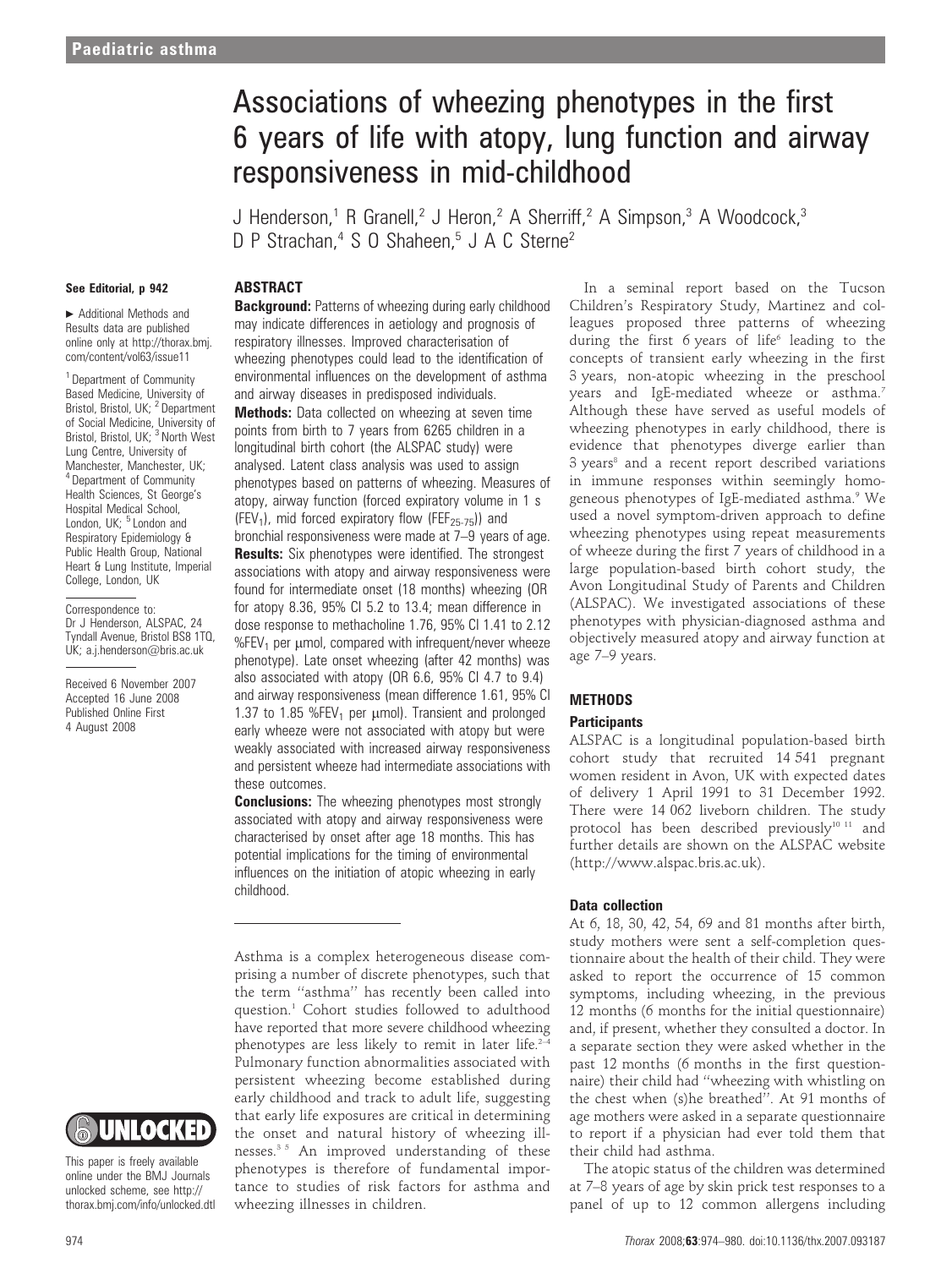house dust mite (Dermatophagoides pteronyssinus), mixed grasses and cat (ALK; Abelló, Hoersholm, Denmark). Sensitisation to one of these three allergens has been shown to identify 95% of all sensitised children in this population.<sup>12</sup> A positive response was defined as a mean weal diameter of  $\geq 2$  mm with an absent response to negative control solution, and atopy was defined as a positive response to one or more of house dust mite, cat or grass pollen. Mothers were asked to report a personal history of asthma or allergy in a questionnaire administered during pregnancy.

At 8–9 years of age, lung function was measured by spirometry (Vitalograph 2120, Maids Moreton, UK) according to American Thoracic Society criteria.13 Flow-volume curves were reviewed by one respiratory physician (JH) to ensure adherence to standards, resulting in the rejection of 338 (4.6%) measurements and the correction of 883 (11.5%) where the automated programme had selected an inappropriate curve. Each variable (forced expiratory volume in 1 s (FEV<sub>1</sub>), forced vital capacity (FVC) and mid forced expiratory flow (FEF $_{25-75}$ )) was converted to sex-, age- and height-adjusted standard deviation units.<sup>14</sup> Airway responsiveness to methacholine was measured using the method of Yan et  $aI^{15}$  and expressed for each subject as the dose-response slope of  $FEV<sub>1</sub>$  (percentage decline from baseline) per umol methacholine.

#### Statistical methods

Wheeze was defined as present if the response to either question about wheezing was ''yes'' and absent if the response to both was ''no''. All other combinations were classed as missing (1.3%). As there were two levels of response to questions about wheeze at seven time points, there were  $2^7 = 128$  different patterns of wheezing possible. Therefore, to derive phenotypes with similar wheezing patterns over time, we used latent class analysis. This is a statistical method for finding subtypes of related cases (latent classes) from multivariable categorical data (in this case, responses to wheezing questions across seven time

points). Briefly, individuals were clustered into a number of discrete latent classes (phenotypes) on the basis of the pattern of responses to each of the wheezing questions. The latent class model aims to determine the minimum number of latent classes that describe the observed patterns of responses in the data.<sup>16</sup> A full description of the latent class analysis used in this study and methods used to evaluate the best fitting model are shown in the online supplement. The posterior probability of each individual belonging to a particular phenotype was estimated and, from these data, the estimated prevalence of wheeze at each time point was calculated for each phenotype.

Children with complete reports of wheezing at all seven time points were included in the analyses. Logistic and linear regression was used to estimate associations of phenotype membership with physician-diagnosed asthma and objective measurements of atopy, lung function and bronchial responsiveness in mid childhood and with maternal self-reported asthma and allergy. As latent class analysis is robust to missing data and misclassification of data items such as faulty recall of wheezing episodes, we repeated all analyses in children who returned questionnaires at two or more time points.

All analyses were done using MPlus 4.1 software (Muthén & Muthén, Los Angeles, 2006).

### RESULTS

Of 11 678 children with reports of wheezing on at least two occasions, 6265 (54%) had complete data. The characteristics of the study population are shown in table 1. Children with complete data were less likely to come from socially deprived backgrounds and had lower prevalence of reported wheezing in early childhood than children with missing data.

Comparison of Bayesian information criteria (BIC; see online supplement) suggested that a model with six phenotypes provided the best fit (BIC from models with 3, 4, 5, 6 and 7 phenotypes were 34709, 34357, 34304, 34275 and 34285, respectively). Bootstrap likelihood ratio tests (BLRT) suggested

Table 1 Characteristics of the study population with complete data on wheezing from birth to 81 months  $(n = 6265)$  compared with those with missing data

|                           | <b>Children with complete</b><br>data on wheezing<br>$(n = 6265)$ |    | Children with 2-6           |      | Children with 0-1           |    |
|---------------------------|-------------------------------------------------------------------|----|-----------------------------|------|-----------------------------|----|
|                           |                                                                   |    | observations ( $n = 5413$ ) |      | observations ( $n = 2384$ ) |    |
|                           | n/total                                                           | %  | n/total                     | $\%$ | n/total                     | %  |
| Girls                     | 3029/6265                                                         | 48 | 2623/5413                   | 48   | 1138/2382                   | 48 |
| Demographic data          |                                                                   |    |                             |      |                             |    |
| <b>Rented house</b>       | 973/6143                                                          | 16 | 1583/5116                   | 31   | 943/1483                    | 51 |
| Mother not married        | 1041/6202                                                         | 17 | 1427/5154                   | 28   | 758/1864                    | 41 |
| Overcrowding              | 218/6088                                                          | 4  | 404/5019                    | 8    | 260/1771                    | 15 |
| One or more siblings      | 3289/6125                                                         | 54 | 2862/5069                   | 56   | 1043/1813                   | 58 |
| Low maternal education*   | 3496/6183                                                         | 57 | 3531/4975                   | 71   | 1038/1309                   | 79 |
| Teenage mother            | 89/6265                                                           | 1  | 303/5413                    | 6    | 263/2384                    | 11 |
| Mother manual occupation  | 793/5380                                                          | 15 | 933/3851                    | 24   | 284/868                     | 33 |
| Partner manual occupation | 2158/5728                                                         | 38 | 2112/4285                   | 49   | 583/985                     | 59 |
| Prevalence of wheeze      |                                                                   |    |                             |      |                             |    |
| At 6 months               | 1506/6265                                                         | 24 | 1338/4644                   | 29   | 165/507                     | 33 |
| 6 months                  | 1506/6265                                                         | 24 | 1338/4644                   | 29   | 165/507                     | 33 |
| 18 months                 | 1645/6265                                                         | 26 | 1334/4574                   | 29   | 43/138                      | 31 |
| 30 months                 | 1336/6265                                                         | 21 | 905/3671                    | 25   | 21/54                       | 39 |
| 42 months                 | 1051/6265                                                         | 17 | 705/3705                    | 19   | 5/34                        | 15 |
| 54 months                 | 1128/6265                                                         | 18 | 644/3122                    | 21   | 7/23                        | 30 |
| 69 months                 | 938/6265                                                          | 15 | 389/2327                    | 17   | 1/9                         | 11 |
| 81 months                 | 852/6265                                                          | 14 | 273/2127                    | 13   | 4/11                        | 36 |

\*Low maternal education classified as ''O'' level or below (equivalent to school leaving certificate at 16 years in the UK).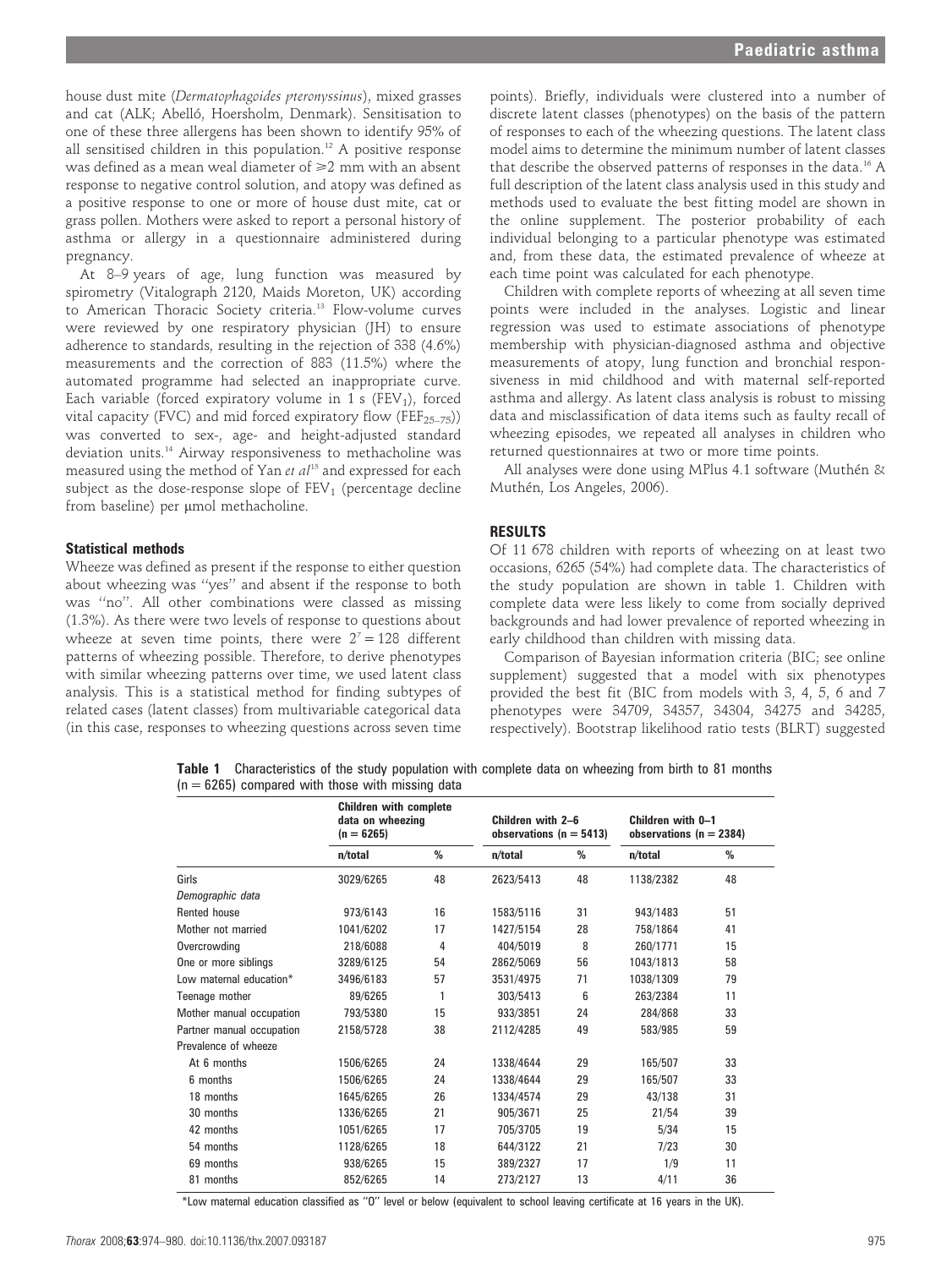

Figure 1 Estimated prevalence of wheezing at each time point from birth to 81 months for each of the six wheezing phenotypes identified by latent class analysis in 6265 children with complete data.

a further improvement in fit comparing models with seven and eight phenotypes in cases with complete data only; analyses of data from children with at least two measures of wheezing from 6 to 81 months suggested—based on both BIC and BLRT—that a six-phenotype model provided the best fit. We therefore selected the more parsimonious solution and based further analyses on six-phenotype models for both datasets.

The estimated prevalence of wheezing at each time point in the six phenotypes is shown in fig 1. Hereafter, we describe the phenotypes as follows:

- 1: Never/infrequent wheeze (59.3% of children) had approximately 10% prevalence of wheezing at 6 months with declining prevalence of sporadic wheeze thereafter and included subjects (76.5% of this category) who never reported wheeze.
- 2: Transient early wheeze  $(16.3%)$  had  $50-60%$  prevalence up to 18 months, declining to low prevalence from 42 months.
- 3: Prolonged early wheeze (8.9%) had a peak prevalence of around 65% at 30 months, declining to low prevalence from 69 months.
- 4: Intermediate onset wheeze (2.7%) had a low prevalence up to 18 months, rising rapidly to high prevalence from age 42 months.
- 5: Late onset wheeze  $(6.0\%)$  had approximately 20% prevalence up to 42 months, rising to 50% or higher prevalence thereafter.
- 6: Persistent wheeze (6.9%) had  $65%$  prevalence at 6 months with approximately 90% prevalence thereafter.

Patterns of wheezing were similar in 11 678 children with missing data (see fig E1 in online supplement).

### Association of wheezing phenotypes with atopy and parental asthma/allergy

Table 2 shows associations of wheezing phenotypes with skin test responses at age 7–8 years. Intermediate onset wheeze, late onset wheeze and persistent wheeze were strongly associated with atopy. Neither of the early wheezing phenotypes was associated with atopy or specific allergen sensitisation. Intermediate onset wheezing showed the strongest associations with atopy and with sensitisation to cat and house dust mite (D pteronyssinus) allergens. Late onset wheezing was also strongly associated with cat and house dust sensitisation and had the strongest association with grass pollen sensitisation.

Maternal self-reported asthma and allergy were positively associated with all wheezing phenotypes compared with infrequent wheeze (table 3). The strongest association with both maternal phenotypes was seen with persistent wheeze.

## Association of wheezing phenotypes with asthma and lung function

All wheezing phenotypes were associated with physiciandiagnosed asthma by age 91 months compared with the never/infrequent wheeze phenotype. The proportion of subjects with physician-diagnosed asthma and odds ratios (OR) (95% confidence interval (CI)) were as follows: transient early wheeze 8.5%, OR 2.5 (95% CI 1.5 to 4.1); prolonged early wheeze 36%, OR 14.9 (95% CI 10.7 to 20.7); intermediate onset wheeze 92.8%, OR 326 (95% CI 138 to 770); late onset wheeze 76.2%, OR 85 (95% CI 56 to 128); persistent wheeze 92.1%, OR 308 (95% CI 186 to 510).

Compared with the late onset phenotype, the intermediate onset phenotype was associated with a higher prevalence of doctor-diagnosed asthma (OR 3.9, 95% CI 1.1 to 13.2). Similarly, compared with the transient early phenotype, the prolonged early phenotype had an OR of asthma at 91 months of 6.0 (95% CI 3.5 to 10.3), reflecting the marked difference in prevalence of doctor-diagnosed asthma (9% and 36%, respectively) in the two groups.

Table 4 shows associations of wheezing phenotypes with lung function and airway responsiveness at 8–9 years of age. All phenotypes were associated with decrements of  $FEV<sub>1</sub>$  and FEF<sub>25-75</sub> and increased airway responsiveness compared with never/infrequent wheeze. The greatest decrements were associated with prolonged early, intermediate onset and persistent wheezing. Airway responsiveness was highest in the intermediate and late onset phenotypes.

Compared with late onset wheezing, the intermediate onset phenotype was associated with decrements of  $FEV<sub>1</sub>$  and  $FEF<sub>25–75</sub>$ of 0.33 (95% CI 0.10 to 0.55) and 0.28 (95% CI 0.05 to 0.52) standard deviations, respectively. There was also a decrement in mid-expiratory flow (mean difference for  $FEF_{25-75} - 0.22$  SD units (95% CI  $-0.34$  to  $-0.11$ ) in the prolonged early wheezing group compared with the transient early wheezing group.

## Never wheeze versus infrequent wheeze

As 2979/3896 subjects (76.5%) assigned to the never/infrequent wheeze phenotype had never reported wheeze, the associations with objective outcomes of these children were compared with the 917 subjects assigned to this group who reported at least one episode of wheeze. The never wheeze group had higher  $FEV<sub>1</sub>$ (mean difference 0.14 SD units (95% CI 0.05 to 0.22)) and FEF<sub>25–75</sub> (mean difference 0.18 SD units (95% CI 0.10 to 0.27)) and lower airway responsiveness  $(-0.30$  percentage FEV<sub>1</sub> per umol methacholine (95% CI  $-0.13$  to  $-0.47$ )) than those with at least one reported episode of wheeze. There were no differences in the prevalence of atopy or individual skin prick test responses between these two groups.

#### Associations of wheezing phenotypes with other outcomes in children with missing data

The associations of wheezing phenotypes with maternal asthma and with later childhood outcomes in 11 678 children who returned at least two questionnaires on wheezing are shown in tables E3–E5 in the online supplement. These gave very similar results to the analyses based on children with complete data on wheezing between 6 and 81 months of age.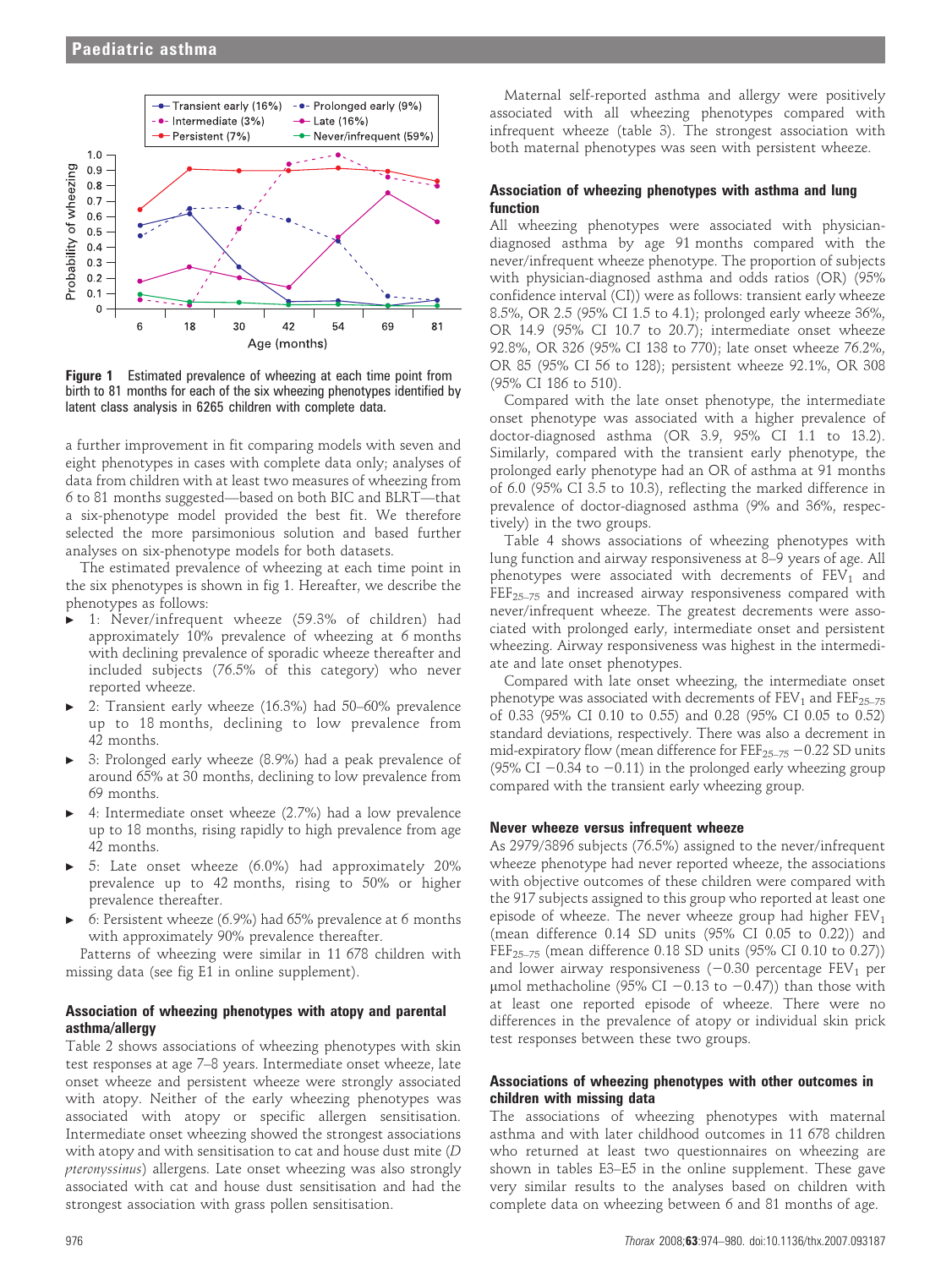| <b>Paediatric asthma</b> |  |
|--------------------------|--|
|--------------------------|--|

|                 |                                 | Table 2 Associations of wheezing phenotype with asthma and atopy in |                                    |                                     |                             |                       |                                | 5397 children with complete data on wheezing and asthma at 7.5 years and 4331 children with skin prick test data at 7–8 years |                                  |                       |
|-----------------|---------------------------------|---------------------------------------------------------------------|------------------------------------|-------------------------------------|-----------------------------|-----------------------|--------------------------------|-------------------------------------------------------------------------------------------------------------------------------|----------------------------------|-----------------------|
|                 |                                 |                                                                     |                                    |                                     | Skin prick sensitivity to D |                       |                                |                                                                                                                               |                                  |                       |
|                 | Physician-diagnosed asthma      |                                                                     | Atopy (any skin prick sensitivity) |                                     | pteronyssinus*              |                       | Skin prick sensitivity to cat* |                                                                                                                               | Skin prick sensitivity to grass* |                       |
| Phenotype       | n/total (%)                     | OR (95% CI)                                                         | $n$ /total $(%)$                   | OR (95% CI)                         | n/total (%)                 | OR (95% CI)           | n/total (%)                    | OR (95% CI)                                                                                                                   | n/total (%)                      | OR (95% CI)           |
| Transient early | 79/931 (8.5%)                   | 2.46 (1.48 to 4.09)                                                 | 95/700 (13.6%)                     | $0.8$ (0.55 to 1.17)                | 52/707 (7.4%)               | $0.84$ (0.51 to 1.38) | 22/702 (3.1%)                  | $0.86$ (0.42 to 1.77)                                                                                                         | 52/706 (7.4%)                    | 0.80 (0.48 to 1.32)   |
| Prolonged early | 83/509 (36.0%)                  | 14.87 (10.68 to 20.71)                                              | $7/383$ $(14.9\%)$                 | $0.89$ (0.58 to 1.38)               | 32/387 (8.3%)               | $0.99$ (0.56 to 1.72) | 11/384 (2.9%)                  | $0.77$ (0.27 to 2.2)                                                                                                          | 25/386 (6.5%)                    | $0.69$ (0.36 to 1.35) |
| Intermediate    | (41/152 (92.8%)                 | 325.75 (137.78 to 770.14) 71/114 (62.3%)                            |                                    | 8.36 (5.24 to 13.36) 59/116 (50.9%) |                             | 11.12 (7.06 to 17.53) | 42/115 (36.5%)                 | 15.51 (9.45 to 25.46)                                                                                                         | 37/115 (32.2%)                   | 4.83 (2.98 to 7.82)   |
|                 | 260/341 (76.2%)                 | 84.60 (56.00 to 127.8)                                              | 145/257 (56.4%)                    | 6.62 (4.67 to 9.39)                 | 93/259 (35.9%)              | 5.97 (4.13 to 8.63)   | 69/257 (26.8%)                 | 9.73 (6.32 to 14.98)                                                                                                          | 101/259 (39.0%)                  | 6.54 (4.57 to 9.35)   |
| Persistent      | 362/393 (92.1%)                 | 307.93 (185.86 to 510.18) 123/296 (41.6%)                           |                                    | 3.64 $(2.76 \text{ to } 4.81)$      | 91/299 (30.4%)              | 4.66 (3.42 to 6.36)   | 66/296 (22.3%)                 | 7.54 $(5.17 \text{ to } 11)$                                                                                                  | 73/298 (24.5%)                   | 3.27 (2.37 to 4.53)   |
|                 | lever/infrequent 126/3397 (3.7% | (reference)                                                         | 119/2554 (16.4%)                   | 1 (reference)                       | 219/2580 (8.5%)             | 1 (reference)         | 92/2560 (3.6%)                 | (reference)                                                                                                                   | 232/2575 (9.0%)                  | 1 (reference)         |
|                 |                                 | Mean weal diameter ≥2 mm. Cl, confidence interval; OR, odds ratio   |                                    |                                     |                             |                       |                                |                                                                                                                               |                                  |                       |

Table 3 Associations of wheezing phenotypes with maternal selfreported asthma and allergy in 6133 children with complete data on wheezing and maternal history of asthma/allergy

| Wheezing<br>phenotype | Maternal asthma<br>Odds ratio (95% CI) | <b>Maternal allergy</b><br>Odds ratio (95% CI) |
|-----------------------|----------------------------------------|------------------------------------------------|
| Transient early       | 2.26 (1.62 to 3.15)                    | 1.37 (1.11 to 1.71)                            |
| Prolonged early       | 2.68 (1.89 to 3.78)                    | 1.79 (1.40 to 2.29)                            |
| Intermediate          | 3.54 (2.21 to 5.67)                    | 1.53 (1.05 to 2.22)                            |
| Late                  | 2.37 (1.58 to 3.57)                    | 1.41 (1.06 to 1.88)                            |
| Persistent            | 4.17 (3.12 to 5.56)                    | 2.09 (1.67 to 2.62)                            |
| Never/infrequent      | 1 (reference)                          | 1 (reference)                                  |

## **DISCUSSION**

Using data on reported wheezing collected at frequent intervals during the first 7 years in a large population-based birth cohort, we have identified six childhood wheezing phenotypes and quantified their associations with objective measures of atopy and lung function in mid-childhood. Two of these phenotypes have not been described previously. Prolonged early wheeze (around 9% of children) was characterised by wheezing from age 6 to 54 months with low prevalence from age 69 months onwards. It was not associated with aeroallergen sensitisation but was associated with increased airway responsiveness and lower lung function at ages 8–9 years compared with the never/ infrequent wheeze phenotype. Intermediate onset wheeze (around 2.5% of children) had onset between ages 18 and 42 months. This phenotype was characterised by the strongest association with atopy (particularly skin prick sensitivity to D pteronyssinus and cat allergen), lower lung function and higher levels of airway responsiveness compared with the never/ infrequent wheeze phenotype. Such associations (represented figuratively in table 5) may reveal differing aetiological or environmental influences on the inception of asthma in young children.

Although the phenotypes identified here have similarities to previously reported patterns of early childhood wheezing, there were differences in their associations with objective outcomes. In the Tucson study, children with persistent and late onset wheeze had the strongest associations with atopy and those with persistent and transient early wheeze had the greatest decrements of lung function at age 6 and 11 years,<sup>5</sup> with only persistent wheeze being positively associated with increased airway responsiveness at  $11$  years.<sup>17</sup> Our results challenge these paradigms in that intermediate onset wheezing was most strongly associated with atopy and airway responsiveness in our study, although it should be noted that this pattern would have been included in the persistent wheeze phenotype as defined by the Tucson group. Persistent wheeze in the present study was less strongly associated with atopy than intermediate or late onset wheeze, but was associated with similar lung function deficits to intermediate onset wheeze, suggesting that persistent wheeze may represent a mixture of structural airway abnormalities associated with early onset wheezing and atopic wheeze that develops during early childhood.

In order to interpret the relevance of these findings to the heterogeneity of early childhood wheezing, it is necessary to appreciate the advantages and limitations of the latent class method used to identify the phenotypes in this study. As the term ''latent classes'' implies, these are not directly observed phenomena but were constructed post hoc on the basis of the pattern of responses to wheezing over a fixed number of observation periods. These methods are therefore not applicable to predicting the natural history of wheezing in individual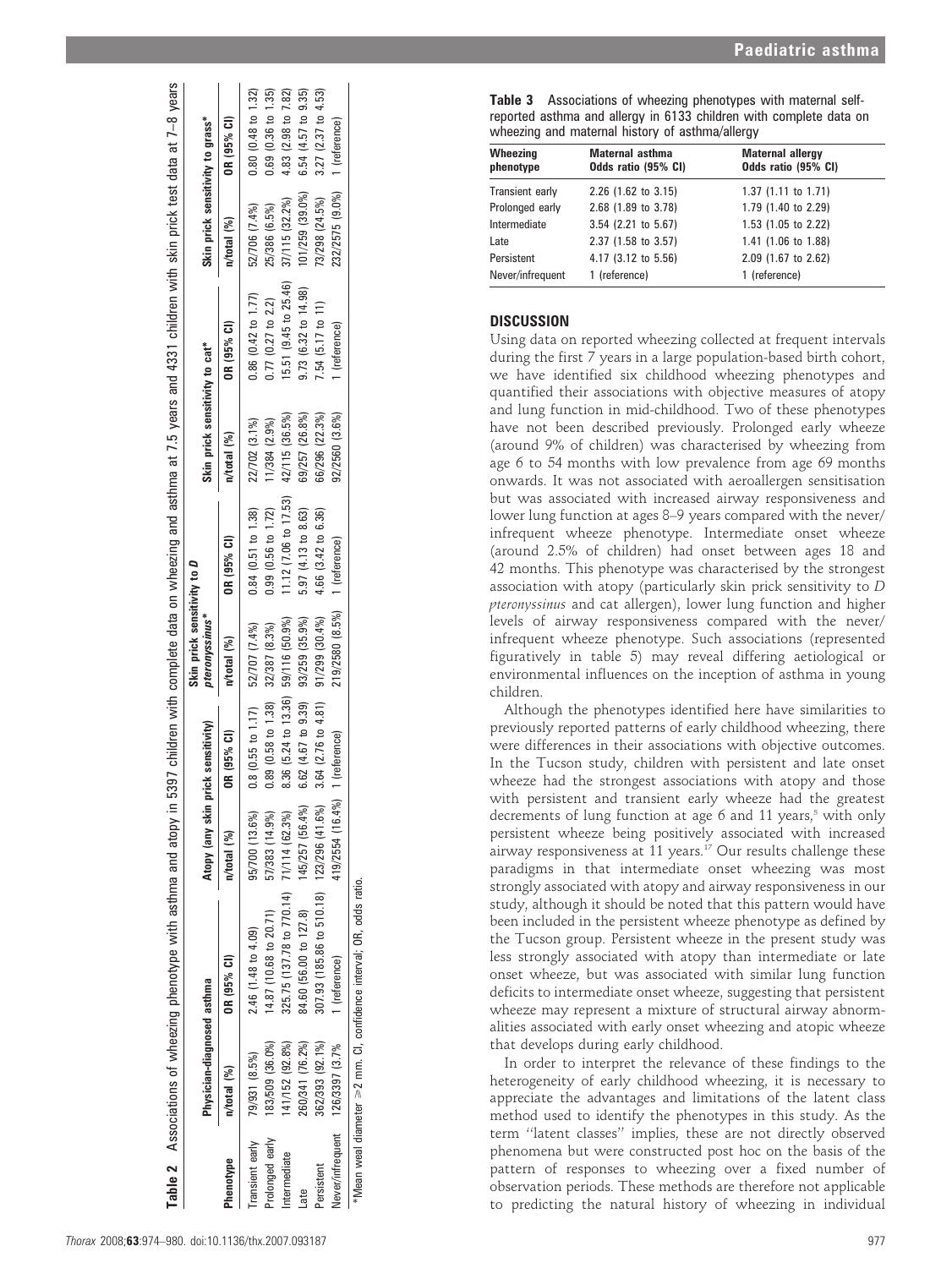|                  | FEV <sub>1</sub> (I) |               |                                | $FEF_{25-75}$ (I/s) |               |                                   |            | Airway responsiveness* |                          |
|------------------|----------------------|---------------|--------------------------------|---------------------|---------------|-----------------------------------|------------|------------------------|--------------------------|
| henotype         | Total                | Mean (SD)     | (95% Cl)<br>Mean difference    | Total               | Mean (SD)     | Mean difference (95% CI)          |            | Total Mean (SD)        | Mean difference (95% CI) |
| ransient early   |                      | $-0.16(0.91)$ | $-0.21$<br>$0.29(-0.37)$ to    | 735                 | $-0.12(0.96)$ | $-0.31$ ( $-0.39$ to $-0.24$ )    | <u>នា</u>  | 0.03(1.5)              | $0.29$ (0.13 to $0.44$ ) |
| Prolonged early  | 396                  | $-0.17(1.11)$ | $-0.20$<br>$0.30(-0.41)$ to    | 402                 | $-0.34(0.95)$ | $-0.54 (-0.64 \text{ to } -0.44)$ | 263        | 0.01(1.5)              | $0.27$ (0.07 to 0.47)    |
| itermediate      |                      | $-0.4(1.18)$  | $-0.35$<br>$-0.53 (-0.71)$ to  | <b>120</b>          | $-0.49(1.17)$ | $-0.69$ ( $-0.87$ to $-0.51$ )    |            | 1.51(1.7)              | 1.76 $(1.41$ to 2.12)    |
| ate              | 265                  | $-0.08(0.98)$ | $-0.08$<br>$-0.21(-0.33)$ to   | 269                 | $-0.21(1.07)$ | $-0.40(-0.53 \text{ to } -0.28)$  | <b>I76</b> | 1.36(1.7)              | 1.61 (1.37 to 1.85)      |
| ersistent        | 306                  | $-0.27(1.05)$ | $-0.28$<br>$-0.40$ $(-0.52$ to | $\frac{1}{3}$       | $-0.49(1.12)$ | $-0.68$ ( $-0.80$ to $-0.57$ )    | 203        | 0.94(1.8)              | $1.19$ (0.96 to 1.42)    |
| lever/intrequent | 2639                 | 0.13(0.98)    | 0 (reference)                  | 2679                | 0.2(0.97)     | 0 (reference)                     | 755        | $-0.26(1.6)$           | 0 (reference)            |

Table 4 Associations of wheezing phenotype with lung function in 4448 children with complete data on wheezing and lung function measurements at 8-9 vears and 2957 with airway responsiveness

Associations of wheezing phenotype with lung function in 4448 children with complete data on wheezing and lung function measurements at 8–9 years and 2957 with airway responsiveness

subjects. Each child was assigned a probability of membership of each class based on their overall wheezing history. As shown in table E1 in the online supplement, some children had a high probability of membership of a single class while the assignment of others was less certain. This becomes increasingly evident in analyses including children with some missing observations of wheeze. Children with clear patterns of reported wheezing, such as those who always or never wheezed, had the highest probability of belonging to a single phenotype and therefore contributed the greatest weight to analyses of associations of these phenotypes with other outcomes. The advantage of the latent class approach is that the phenotypes were not constrained by prespecified notions of their number or nature; these were determined by the patterns observed in the data. Clear and interpretable associations of the different phenotypes with physician-diagnosed asthma and with objective measures of atopy and lung function at ages 7–9 years confirmed the utility of the approach. However, we acknowledge that the question of whether these phenotypes represent discrete pathophysiological entities cannot be resolved by the present analysis. For instance, it is conceivable that prolonged and transient early wheezing represents different severities of the same broad phenotype, with the more severe phenotype being associated with longer duration of wheeze and poorer prognosis. Future analyses of associations of these derived phenotypes with early life exposures that may contribute to their aetiology will help to address some of these issues.

An advantage of our study compared with previous cohort studies of the natural history of wheezing is its larger size, which allows investigation of associations of wheezing phenotypes with different measures of atopy and lung function, despite the fact that some phenotypes represented relatively small proportions of children. For comparison, the Tuscon Study reported on 826 children during the first 6 years, <sup>6</sup> the Dunedin study on 613 subjects with complete respiratory data at 9–26 years, <sup>3</sup> the Perth study of infant lung function reported outcomes at 11 years in 183 infants<sup>18</sup> and a cohort of 2860 infants in Perth reported on asthma to age 6 years.<sup>19</sup>

There were also a number of limitations of our data. In common with most cohort studies,<sup>20</sup> loss to follow-up was greater in children from more socially deprived backgrounds. Given known associations of social deprivation with early childhood wheezing, $21$  it is likely that children excluded because of missing data had a higher proportion of transient early wheezing than those included. We addressed this problem more comprehensively than previous cohort studies because we found similar results when we repeated latent class analyses using 11 678 children with two or more observations of wheeze.

The wheeze questionnaire that was devised for the ALSPAC study in 1991 contains similar questions to the ISAAC questionnaire now in common use.22 Care was taken to resolve discrepancies in responses to different questions about wheezing in the present study. However, it has been reported that parental-reported wheezing in early life is imprecise<sup>23</sup> and correlates poorly with objective observations<sup>24</sup> or with wheeze assessed by health professionals.<sup>25</sup> Reassuringly, we found extremely strong associations (ORs up to 326) between wheezing phenotypes and physician-diagnosed asthma reported at age 91 months. Because we had up to seven observations of wheeze, and because the latent class approach allows for misclassification, lack of reliability of parental reporting of wheeze appears not to have been a problem in this study.

We did not have reliable data on treatment for wheeze in early life, although recent studies have suggested that treatment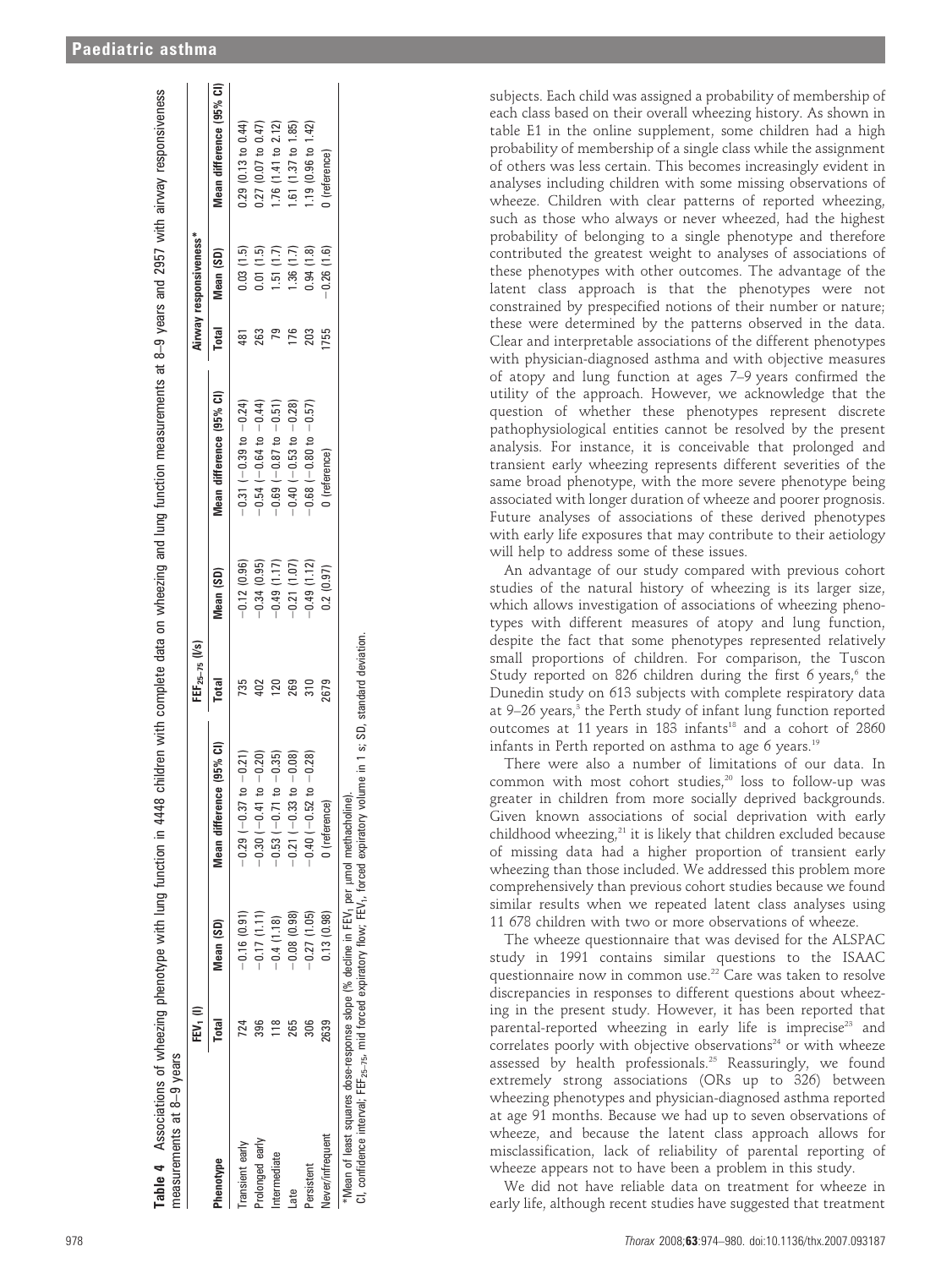| Phenotype          | Asthma  | <b>Atopy</b> | FEV <sub>1</sub> | $FEF25-75$ | <b>AHR</b> |
|--------------------|---------|--------------|------------------|------------|------------|
| Transient early    |         |              |                  |            |            |
| Prolonged early    |         |              |                  |            |            |
| Intermediate onset | V V V 1 |              | ◡                |            |            |
| Late onset         | VVI     |              |                  |            |            |
| Persistent         | V V V V |              | ◡                |            |            |

Table 5 Strength and direction of associations between derived phenotypes and clinical outcomes

The strength of association of each wheezing phenotype with each outcome is represented by the number of symbols  $(\sqrt{v}, \sqrt{v})$  or  $\uparrow$ )

with a cross  $(x)$  representing absence of association with that outcome.

AHR, airway hyper-responsiveness; FEF<sub>25–75</sub>, mid forced expiratory flow; FEV<sub>1</sub>, forced expiratory volume in 1 s.

with inhaled corticosteroids in infancy does not alter the natural history of wheezing illnesses in children.<sup>26 27</sup> However, it is conceivable that treatment suppressed symptoms of wheeze completely in some subjects, which may have biased reporting towards those with more severe symptoms. Alternatively, suppression of symptoms by treatment with inhaled steroids may have contributed to misclassification of phenotypes that were based on parental-reported wheeze. As this is likely to have affected those phenotypes with the strongest associations with doctor-diagnosed asthma, we would have expected such an effect to attenuate differences between these and other phenotypic groups rather than to lead to spurious associations with objective outcomes. We plan to investigate markers of severity within phenotypes in future studies.

Our finding that the intermediate and late onset phenotypes had the strongest associations with atopy is consistent with a critical window of immunological responses<sup>28</sup> during which environmental influences, such as allergens<sup>29 30</sup> or viral respiratory infections,<sup>31</sup> interact with genetic variants in immune responsiveness to influence the risk of developing asthma and allergy.<sup>32</sup> The association of late onset wheezing with grass pollen sensitisation may also represent a complex interplay of environmental exposures and genetic predisposition with the later onset of symptoms related to seasonal as opposed to ubiquitous allergen exposure.

Transient early wheezing has been associated with reduced lung function soon after birth, and there is evidence from several studies that such deficits are likely to improve partially in later childhood, although may continue to track below normal values.5 18 33 Early postnatal measurements were not available in our study but, based on this literature, it seems plausible that early decrements of lung function were associated with the three early onset wheezing phenotypes which were less strongly associated with atopy and airway responsiveness than later onset wheezing. Reduced lung function soon after birth is associated with asthma<sup>34</sup> and airway responsiveness<sup>35</sup> in later childhood. Our finding of mid-childhood lung function decrements in children with prolonged early and persistent wheezing could reflect persistence of developmental airway abnormalities, but is also consistent with allergenic or nonallergenic postnatal exposures aggravating existing structural airway abnormalities in subgroups of early onset wheeze. The importance of such decrements in mid-childhood is that, once established, they are likely to persist to adulthood.<sup>3 5</sup>

In summary, the childhood wheezing phenotypes most strongly associated with atopy and airway responsiveness in our study were characterised by onset of wheezing after the age of 18 months. Wheezing onset soon after birth was not associated with atopy or airway responsiveness except when it persisted to later childhood. Persistent wheeze may represent a complex phenotype comprising different pathophysiological components encompassing early structural or functional airway

changes modified by inflammatory processes during early childhood. Environmental influences on the initiation of atopic wheezing or which modify existing wheezing phenotypes are likely to have a major influence during the first years after birth. The search for modifiable factors that account for the rise in asthma and allergic diseases in industrialised countries<sup>36</sup> should focus on interactions between genes and environment during this critical period. The availability of early environmental data in the ALSPAC cohort will enable these associations to be examined in relation to the phenotypes described here.

Acknowledgements: The authors are extremely grateful to all the families who took part in this study, the midwives for their help in recruiting them, and the whole ALSPAC team which includes interviewers, computer and laboratory technicians, clerical workers, research scientists, volunteers, managers, receptionists and nurses. The authors are grateful to Professor Graham Dunn and Professor Andrew Pickles for helpful advice on statistical analyses, and Professor George Davey Smith for helpful comments on previous drafts of the manuscript.

**Funding:** This research was specifically funded by a grant from Asthma UK to establish a research network of UK asthma birth cohorts (the STELAR network). The skin prick tests were funded by a grant from the British Lung Foundation and the measurements of lung function and airway responsiveness were supported by a grant from the UK Medical Research Council. SOS is an Asthma UK Senior Research Fellow. The UK Medical Research Council, the Wellcome Trust and the University of Bristol provide core support for ALSPAC.

#### Competing interests: None.

**Ethics approval:** Ethics approval for all aspects of data collection was obtained from the ALSPAC Law and Ethics Committee (IRB 00003312).

This publication is the work of the authors and JH and JACS will serve as guarantors for the contents of the paper.

#### REFERENCES

- Anon. A plea to abandon asthma as a disease concept. Lancet 2006;368:705.
- Phelan PD, Robertson CF, Olinsky A. The Melbourne Asthma Study: 1964–1999. J Allergy Clin Immunol 2002;109:189–94.
- Sears MR, Greene JM, Willan AR, et al. A longitudinal, population-based, cohort study of childhood asthma followed to adulthood. N Engl J Med 2003;349:1414-22.
- Jenkins MA, Hopper JL, Bowes G, et al. Factors in childhood as predictors of asthma in adult life. BMJ 1994;309:90–3.
- **Morgan WJ,** Stern DA, Sherrill DL, et al. Outcome of asthma and wheezing in the first 6 years of life: follow-up through adolescence. Am J Respir Crit Care Med 2005;172:1253–8.
- 6. Martinez FD, Wright AL, Taussig LM, et al. Asthma and wheezing in the first six years of life. The Group Health Medical Associates. N Engl J Med 1995;332:133-8.
- Stein RT, Martinez FD. Asthma phenotypes in childhood: lessons from an epidemiological approach. Paediatr Respir Rev 2004;5:155–61.
- Sherriff A, Peters TJ, Henderson J, Strachan D, ALSPAC Study Team. Avon Longitudinal Study of Parents and Children. Risk factor associations with wheezing patterns in children followed longitudinally from birth to 3(1/2) years. Int J Epidemiol 2001;30:1473–84.
- 9. **Heaton T,** Rowe J, Turner S, et al. An immunoepidemiological approach to asthma: identification of in-vitro T-cell response patterns associated with different wheezing phenotypes in children. Lancet 2005;365:142–9.
- 10. **Golding J, Pembrey M, Jones R. ALSPAC—the Avon Longitudinal Study of Parents** and Children. I. Study methodology. Paediatr Perinat Epidemiol 2001;15:74–87.
- Pembrey M. The Avon Longitudinal Study of Parents and Children (ALSPAC): a resource for genetic epidemiology. Eur J Endocrinol 2004;151(Suppl 3):U125–9.
- 12. Roberts G, Peckitt C, Northstone K, et al. Relationship between aeroallergen and food allergen sensitization in childhood. Clin Exp Allergy 2005;35:933-40.
- 13. **American Thoracic Society**. Standardization of spirometry: 1994 update. Am J Respir Crit Care Med 1995;152:1107-36.